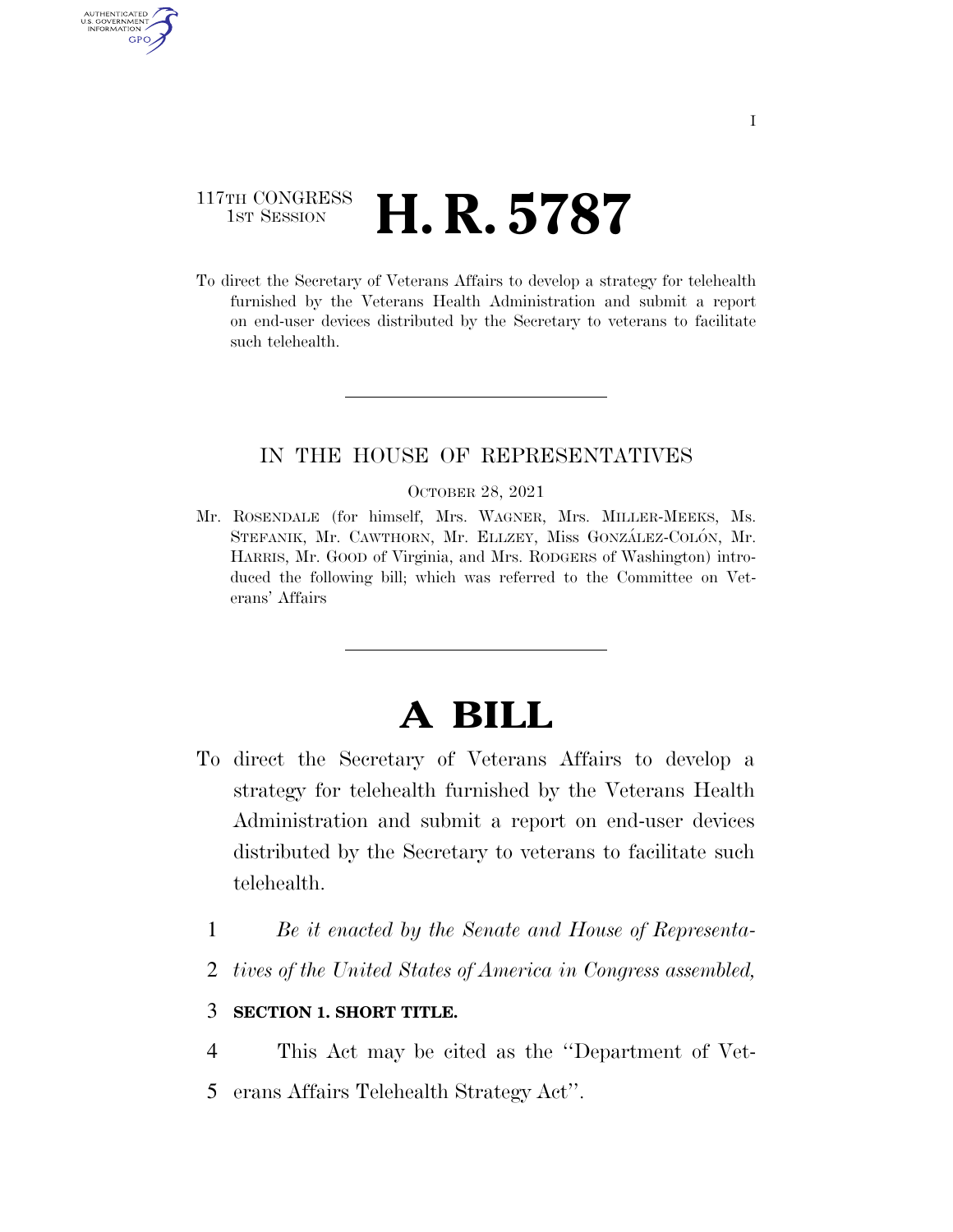## **SEC. 2. TELEHEALTH STRATEGY OF THE VETERANS HEALTH ADMINISTRATION.**

 Not later than 180 days after the date of the enact- ment of this Act, the Secretary of Veterans Affairs shall submit to the Committees on Veterans' Affairs of the House of Representatives and the Senate a strategy for telehealth services furnished by the Veterans Health Ad- ministration. Such strategy shall contain the following ele-ments:

 (1) A projection of demand for such telehealth services for the fiscal years 2022, 2023, and 2024, including—

 (A) aggregate demand for telehealth serv-ices;

 (B) such demand, disaggregated by pri- mary care, relevant specialties, and mental health;

 (C) such demand, disaggregated by tele-health modality; and

 (D) demand described in subparagraphs 21 (B) and (C) disaggregated by State.

 (2) An estimate of the technology needed to support demand described in paragraph (1), includ-ing—

 (A) quantities of end-user devices, other hardware, software, and services;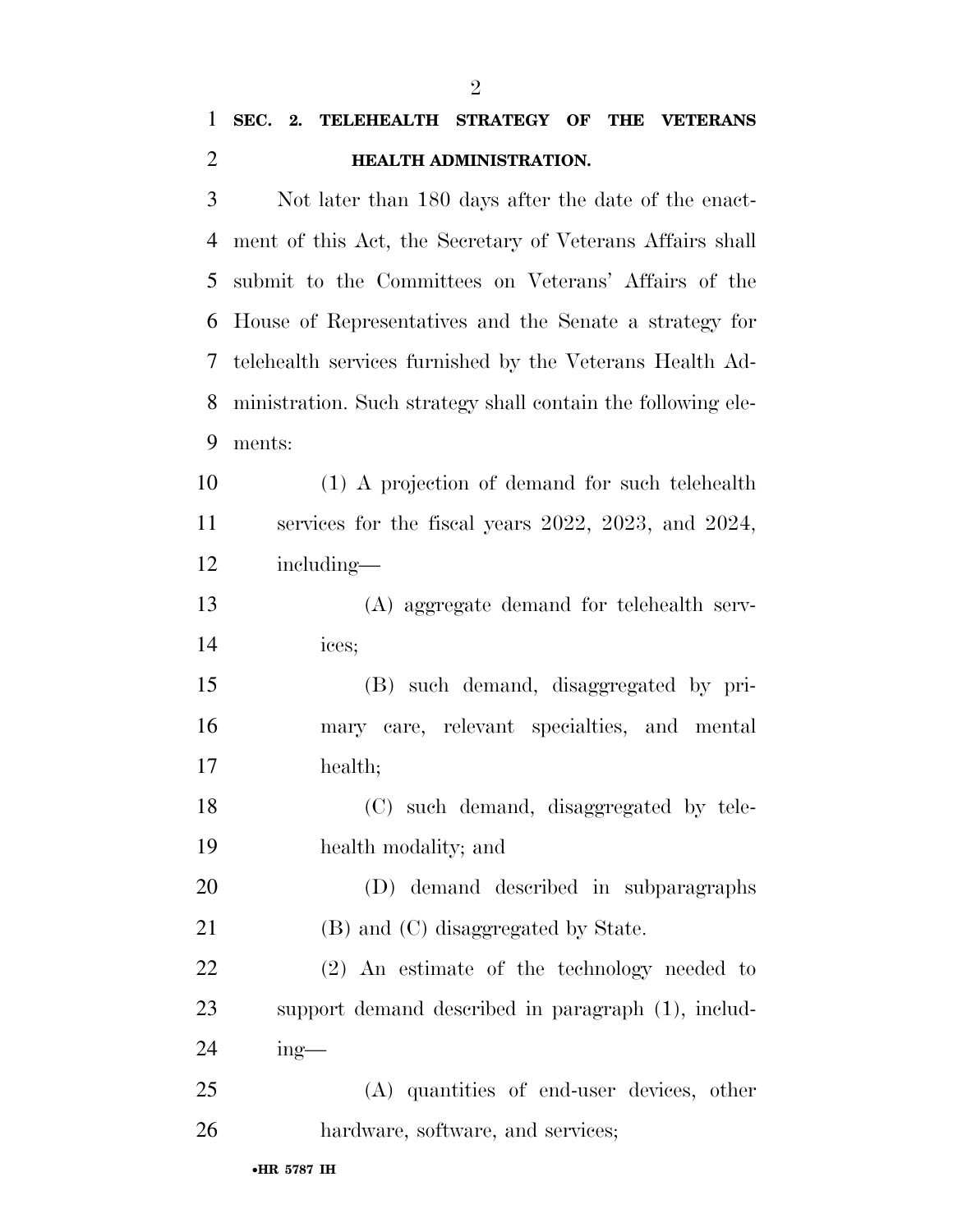| $\mathbf{1}$   | (B) costs of end-user devices, other hard-                  |
|----------------|-------------------------------------------------------------|
| $\overline{2}$ | ware, software, and services; and                           |
| 3              | (C) quantities and costs described in sub-                  |
| $\overline{4}$ | paragraphs $(A)$ and $(B)$ , respectively,                  |
| 5              | disaggregated by-                                           |
| 6              | (i) remote patient monitoring<br>and                        |
| $\tau$         | home telehealth prosthetics;                                |
| 8              | (ii) home- and community-based serv-                        |
| 9              | ices;                                                       |
| 10             | (iii) elinic-based services; and                            |
| 11             | (iv) hospital and emergency services.                       |
| 12             | SEC. 3. REPORT ON END-USER TELEHEALTH DEVICES FUR-          |
|                |                                                             |
|                | NISHED BY THE VETERANS HEALTH ADMINIS-                      |
| 13<br>14       | <b>TRATION.</b>                                             |
| 15             | Not later than 180 days after the date of the enact-        |
| 16             | ment of this Act, the Secretary of Veterans Affairs shall   |
|                | 17 submit to the Committees on Veterans' Affairs of the     |
|                | 18 House of Representatives and the Senate a report on the  |
| 19             | utilization of end-user devices provided to veterans by the |
| 20             | Department to facilitate telehealth during fiscal years     |
| 21             | 2020 and 2021. Such report shall contain the following      |
| 22             | elements:                                                   |
| 23             | (1) How many of each type of end-user devices,              |

has provided to veterans.